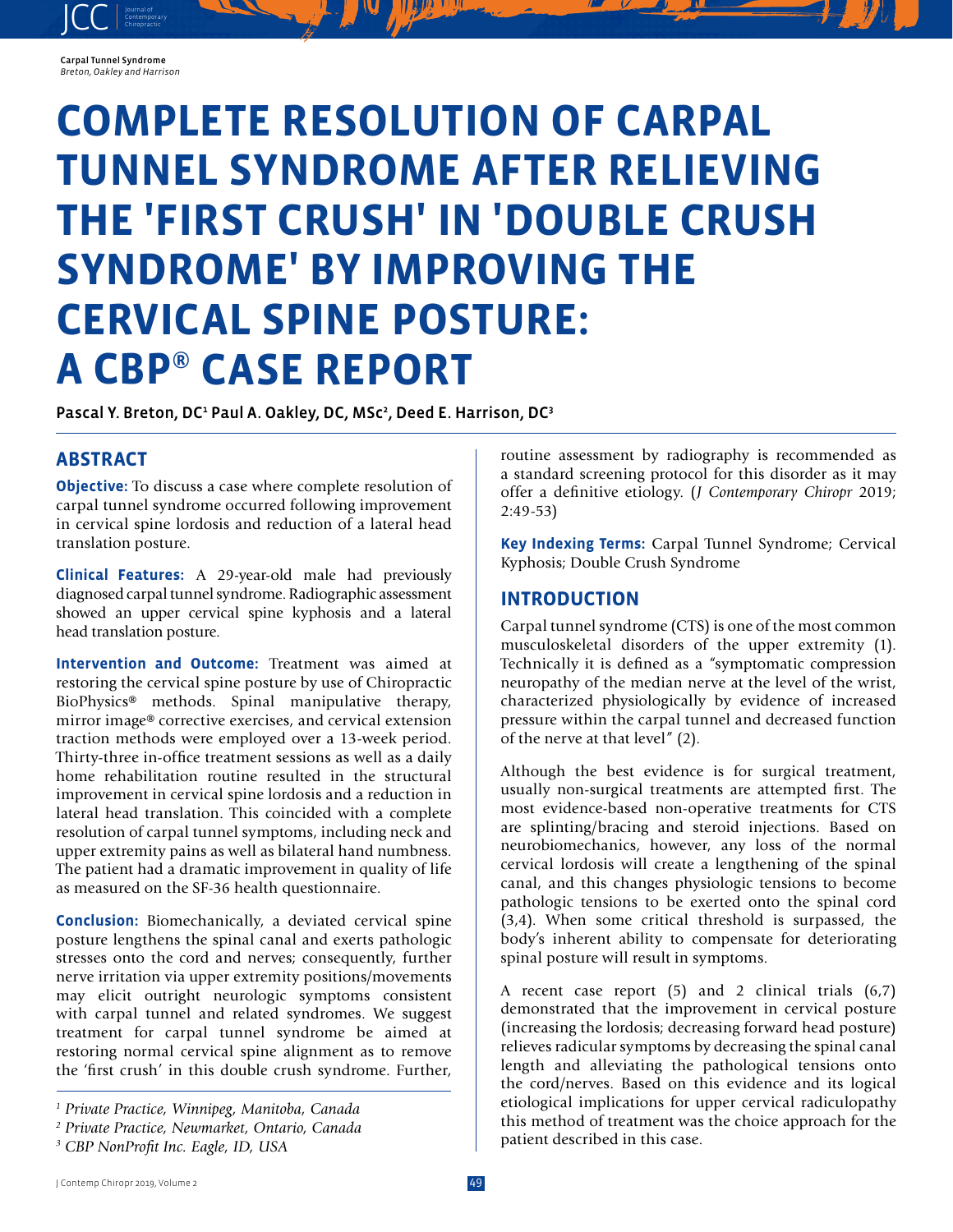We discuss a case of the complete resolution of CTS in a patient who presented with a cervical kyphosis subluxation spinal deformity who was treated using CBP technique that features cervical extension traction and exercise methods for the rehabilitation of the cervical lordosis.

# **CASE REPORT**

A male patient, aged 29, sought care for a chief complaint of CTS previously diagnosed by a medical doctor. The patient was 175cm in height and weighed 81.6 kg. He described his symptoms beginning in the fall of the previous year becoming constant for the previous 3 months.

The pain was described as bilateral in the elbows, worse on the right, and radiating numbness into both hands. The pain was described as dull and throbbing and was worst at 3:00-4:00 am. The patient stated the pain felt like "someone is hitting me with a hammer." He had sought treatment from multiple healthcare providers including 2 walk-in clinics, 1 neurologist, received acupuncture as well as chiropractic treatment and had taken pain medication. All modalities had provided temporary symptom relief, but none had alleviated the issue.

He reported a history of excessive occupational overtime, kickboxing and heavy lifting. The activities of daily living most affected were reported to be his ability to play the clarinet and perform physical tasks at work. He stated that the problem was worsening despite the treatments he had received. Numerical pain rating scale (NRS) for pain severity was described as a 5/10 on average and a 10/10 at its worst (0=no pain; 10=worst pain ever). The patient scored low on several short form-36 health scale scores (Table 1).

Upon examination the patient had an obvious forward head translation posture. Palpation revealed muscular tightness and hypertonicity at the levels of C1 and C4-C7, bilaterally. Spinal x-rays were taken and measure using the PostureRay system (PostureCo., Inc., Trinity, FL, USA). This system uses the Harrison posterior tangent method to measure the cervical lordosis. This method is repeatable and reliable with a standard error of measure <3° (8,9). Posture is also repeatable and reliable (10).

The patient had 16mm forward head translation (vs. 0-15mm normal (11)), and lordosis from C2-C7 of -3.7°

(vs.  $-31-42^{\circ}$  normal (11,12)), and an atlas plane line of  $-13.1^\circ$  (vs. 24-29 $^\circ$  normal (11)) (Figure 1). There was a cervical kyphosis deformity from C3-C6 of +10.3°. The patient also had a right-sided head translation of 11mm off of vertical midline (Figure 2).

The patient was treated by CBP methods incorporating mirror image exercises, manual manipulation, and cervical extension traction designed to increase the cervical lordosis (13-15). CBP technique was originated by Donald Harrison in 1980 and today has evolved into one of the most evidence-based posture correcting techniques. (6,7,16-18)



*Figure 1. Lateral cervical radiographs. Left: Initial (2/26/18) showing cervical kyphosis from C3-C6, and an overall lordosis from C2-C7 of -3.7°. Right: Follow-up (6/1/18) showing reduction of original deformity and an overall lordosis of -18.3°*

The proposed treatment plan as a frequency of 3 times a week for 8 weeks and 2 times a week for 4 weeks. Manual high-velocity low-amplitude manipulations were given to the cervical spine bilaterally and mid-thoracic spine. Drop table adjustments were given in the prone position with the head and pelvic table pieces elevated, where with pressure placed on the thorax engages the thoracic droppiece. This is to subtly jar the spine and stimulate joint mechanoreceptors as the patient is stressed into the

|              | <b>Phys</b> |             | Role Limit   Role Limit |        | Emotional | Social      |      | Gen           | Change in        |
|--------------|-------------|-------------|-------------------------|--------|-----------|-------------|------|---------------|------------------|
| Date         | <b>Func</b> | <b>Phys</b> | Emotion                 | Energy | Wellbeing | <b>Func</b> | Pain | <b>Health</b> | Health           |
| $ 03-01-18 $ | 95          |             |                         | 50     | 40        | 62.5        | 32.5 | 70            | 25               |
| $ 04-02-18 $ | 100         | 100         | 100                     | 60     | 88        | 87.5        | 100  | 80            | 100              |
| $ 05-09-18 $ | 100         | 100         | 100                     | 95     | 92        | 87.5        | 100  | 95            | 100              |
| $ 06-01-18 $ | 100         | 100         | 100                     | 80     | 88        | 100         | 100  | 80            | 100 <sub>1</sub> |

#### *Table 1. SF-36 quality of life health indices.*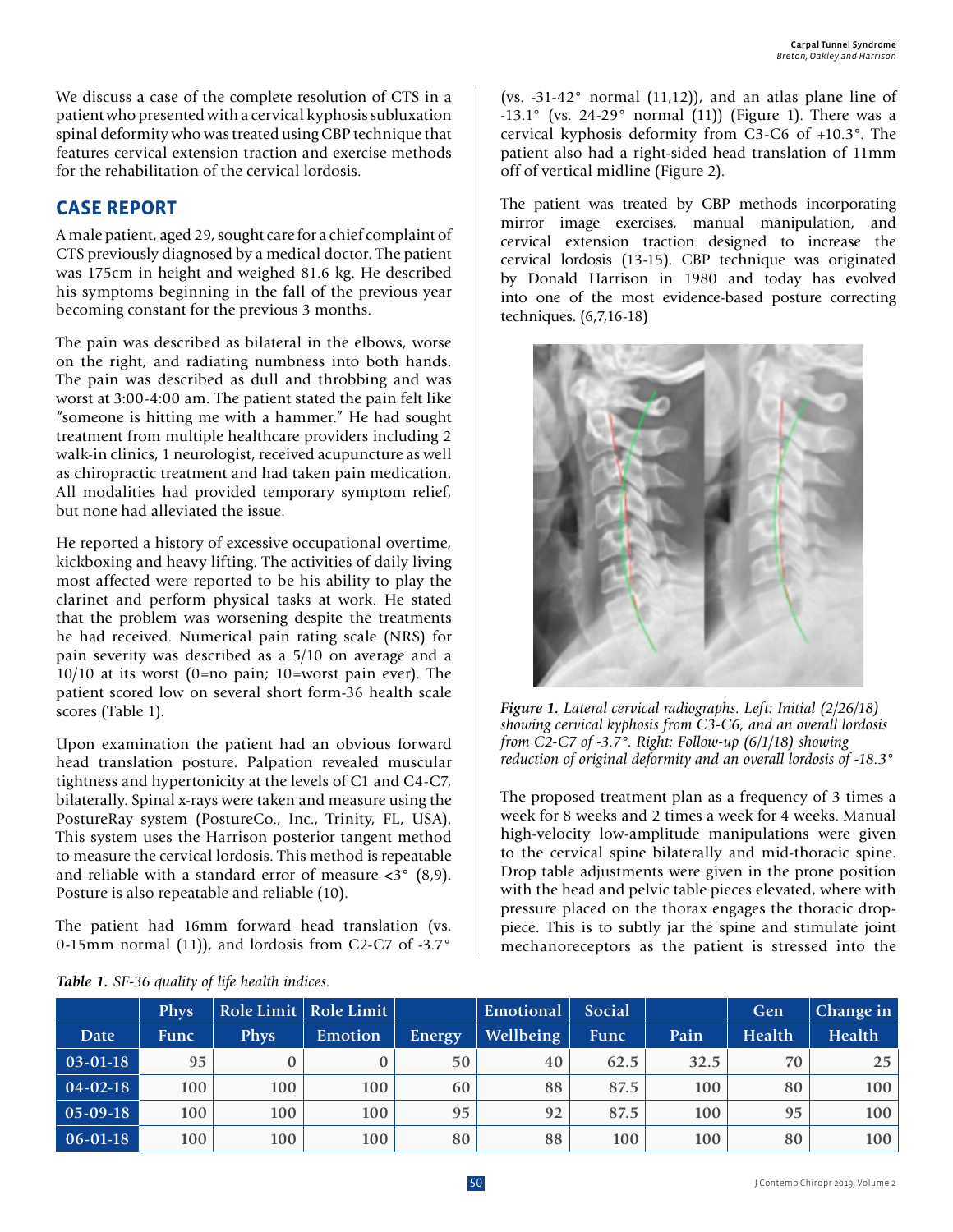

*Figure 2. Antero-posterior cervical radiographs. Left: Initial (2/26/18) showing an 11mm right head translation with a cervico-dorsal (CD) angle (angle between best fit line of upper and lower cervicodorsal spine) of -4.9° and an Rz angle (angle between vertical and best fit thoracic alignment) of +4.4°. Right: Follow-up (6/1/18) showing a reduction of the head shift to 5.5mm, a CD and Rz angle of -6.1° and +3.6°, respectively.*

mirror image, or over-corrected postural position. The patient was also given bilateral full upper extremity adjustments to the shoulders, elbows and wrists. Finally, he was treated with the Arthro-stim (Impac Inc., Salem, OR, USA) hand-held adjusting instrument in a seated position along the cervical spine paraspinal muscles as his head was in an extended position, as well as in the prone position along the entire paraspinal muscles.

The patient was given home traction exercises on the cervical Denneroll™ (Denneroll Spinal Orthotics, Wheeler Heights, NSW, Australia). He was to position the peak of the roll at C6 and lay supine over the roll for 10-20 minutes daily. This device is a proven cervical extension traction device (7,17). The patient was also prescribed left head daily translation exercises, 30 repetitions to be held for 10 seconds.

#### **RESULTS**

Assessment after 13 treatment sessions revealed that our patient was 'feeling great' and back to normal. There was no longer numbness into his hands. Motion and static spinal palpation showed segmental loss of ROM at L4, T6, T5, C5, and C6. He was currently compliant and performing cervical extension traction daily for 15 minutes. The SF-36 scores showed significant improvements (Table 1).

An assessment after 31 treatment sessions revealed a reported 100% symptom relief of CTS related issues including no neck or elbow pain, no hand numbness, and no back pains. The patient also reported having performed the home cervical traction about 80% of the time. An updated SF-36 questionnaire showed a 100% score on half of the health indices, and above normal on all indices (Table 1).

An assessment a short while later (after 33 treatment sessions) showed the patient continuing to be well with no symptoms related to CTS. He reported that he performed the home traction most days of the week. The SF-36 questionnaire showed 5/8 indices at 100%, the rest above normal.

A radiographic assessment showed a correction of the original cervical kyphosis subluxation deformity, displaying an overall lordosis of -18.3° (vs. -3.7°) (Figure 1). The forward head translation reduced to 5.1mm (vs. 16mm), and the atlas plane angle increased to -24.7° (vs. -13.1°). The follow-up AP cervicothoracic radiograph showed a 50% reduction in right head shift (5.5mm vs. 11mm) (Figure 2).

#### **DISCUSSION**

This case demonstrates the resolution of CTS in a male patient having an initial pathologic upper cervical kyphosis that was reduced, and had an overall improvement in lordosis of 15°, as well as a reduction in a lateral head translation posture over a 13-week period.

In 1973, the 'double crush' hypothesis was proposed as an etiological event for the symptoms of CTS (19). Upton and McComas suggested that axons that are compressed at one site (cervical spine) are especially susceptible to damage at another site (wrist). (19) This theory was validated by the work of Massey *et al*, who determined that in a sample of 19 patients, a co-existing diagnosis of CTS and cervical radiculopathy existed. (20)

As the nerves from the upper extremities arise from the cervical spine, we believe that the root cause of CTS is often from subluxation misalignment of the neck. This implicates that the correction of the cervical spine alignment would be the solution to CTS, as the 'first crush' in the double crush hypothesis would be eliminated; therefore, the 'second crush' would not be a sufficient enough of an irritation to cause symptoms.

There are now several randomized and nonrandomized clinical trials verifying the efficacy of CBP cervical extension traction methods to improve the normal physiologic lordosis (6,7,16-18). These methods will undoubtedly become a more popular treatment option for cervical spine disorders, including CTS, which we believe may be a cervical spine disorder. Further, the more combinations of head and cervical spine postures, the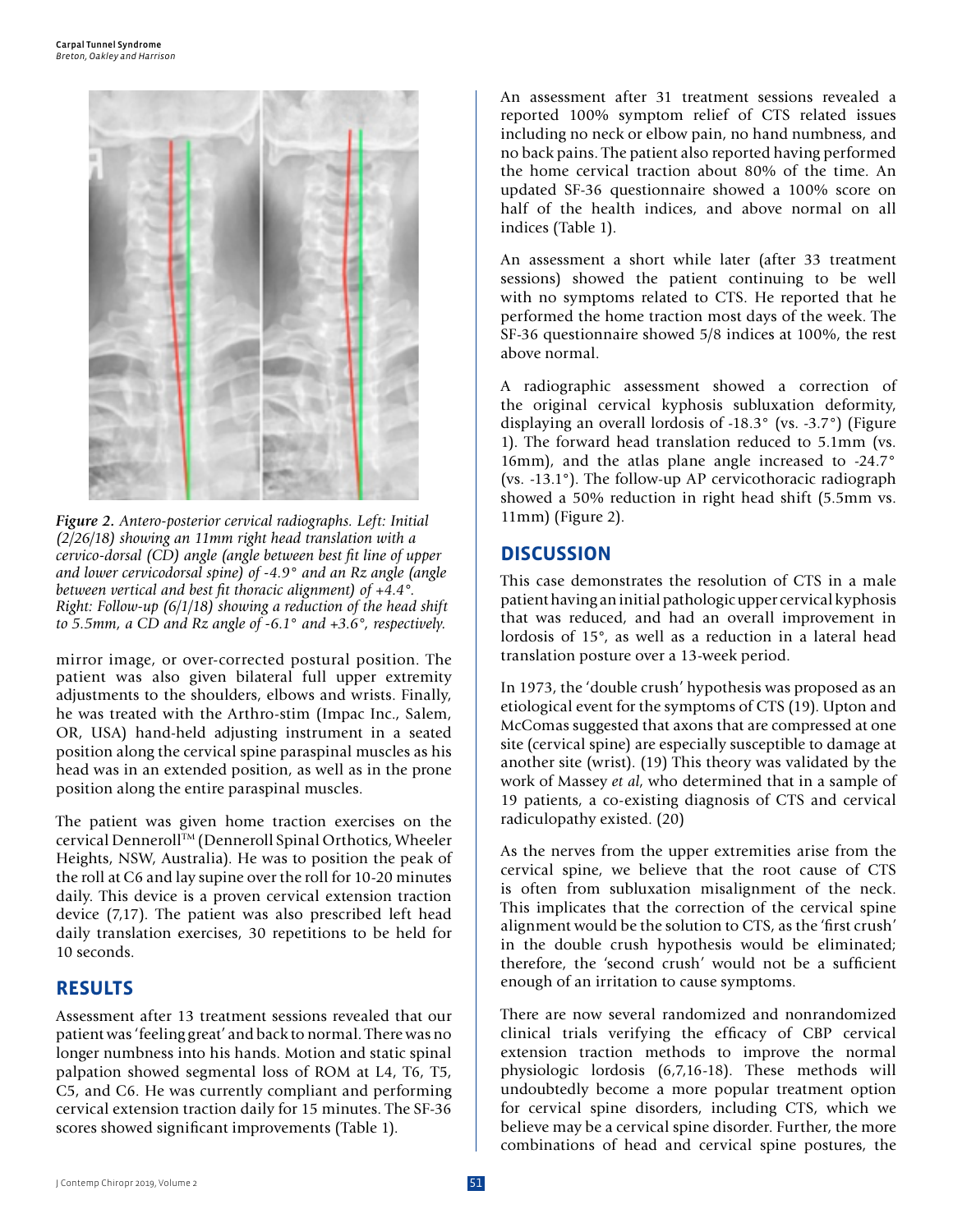more complicated the potential impact and pathological tensions exerted onto the cord and nerves (21). Therefore, all abnormal postures of the head and neck need to be identified during comprehensive screening, in order to optimally restore physiologic posture (22) in attempting to resolve neurological symptoms in a patient.

We believe that cervical lordosis screening is overlooked and not routinely performed in the clinical assessment of patients with CTS. As this case suggests, the cervical spine may be the key etiological factor in the evolution of CTS. We suggest that the primary screening in the initial examination of patients with potential CTS include a visual and radiological assessment of the head and neck posture in the sagittal and frontal view with an emphasis on presence of the cervical lordosis.

One can question whether routine screening with x-ray is warranted given the perceived risk associated radiation exposures. Recent research suggests that radiation in the low-dose amounts given during radiography may not be harmful, and may potentially be beneficial. (23-25) We recently wrote that, contrary to traditional ideology, "Radiography increases benefits and reduces risks" (25). This is a source of controversy in the chiropractic profession, though we cite supporting literature. We strongly believe that radiography is essential to diagnose cervical spine subluxation before a proper treatment may be applied; otherwise, misdiagnosis may occur and improper treatment given.

#### *Limitations*

Limitations to this case include that it is only a single case, and it also lacks a long-term follow-up. Further, because the patient received multiple treatments, it may not be determined which resulted in the correction of the cervical spine alignment. Randomized clinical trials by Moustafa and colleagues have definitively determined that extension traction corrects spine alignment, whereas many other physiotherapy modalities do not. (6,7,17) Regarding the confounding issue of upper extremity adjustments, further research needs to answer precisely our theory of cervical spine alignment as representing as the 'first crush' in this disorder. Future research should investigate the role of cervical hypolordosis/kyphosis in the etiology of CTS.

## **CONCLUSION**

Biomechanically, a deviated cervical spine posture lengthens the spinal canal and exerts pathologic stresses onto the cord and nerves; consequently, further nerve irritation via upper extremity positions/movements may elicit outright neurologic symptoms consistent with carpal tunnel and related syndromes. We suggest treatment for carpal tunnel syndrome to be aimed at restoring normal cervical spine alignment as to remove the 'first crush' in this double crush syndrome. Further, routine assessment by radiography is recommended as a standard screening protocol for this disorder as it may offer a definitive

etiology and is not harmful.

### **REFERENCES**

- 1. Calandruccio JH, Thompson NB. Carpal tunnel syndrome: making evidence-based treatment decisions. Orthop Clin North Am 2018;49(2):223-229
- 2. American Academy of Orthopaedic Surgeons. Management of carpal tunnel syndrome. Evidencebased clinical practice guideline. 2016. [Available at: [https://www.aaos.org/uploadedFiles/PreProduction/ Quality/Guidelines\_and \_Reviews/guidelines/CTS%20 CPG\_2.29.16.pdf]
- 3. Breig A. Biomechanics of the central nervous system. Stockholm, Sweden; Almqvist & Wiksell International, 1960
- 4. Breig A. Adverse mechanical tension in the central nervous system. Relief by functional neurosurgery. Stockholm, Sweden; Almqvist & Wiksell International, 1978
- 5. Wickstrom BM, Oakley PA, Harrison DE. Non-surgical relief of cervical radiculopathy through reduction of forward head posture and restoration of cervical lordosis: a case report. J Phys Ther Sci 2017;29:1472- 1474
- 6. Moustafa IM, Diab AAM, Hegazy FA, *et al*. Does rehabilitation of cervical lordosis influence sagittal cervical spine flexion extension kinematics in cervical spondylotic radiculopathy subjects? J Back Musculoskelet Rehabil 2017;30:937-941
- 7. Moustafa IM, Diab AA, Taha S, *et al*. Addition of a sagittal cervical posture corrective orthotic device to a multimodal rehabilitation program improves shortand long-term outcomes in patients with discogenic cervical radiculopathy. Arch Phys Med Rehabil 2016;97:2034-2044
- 8. Harrison DE, Harrison DD, Cailliet R, *et al*. Cobb method or Harrison posterior tangent method: which to choose for lateral cervical radiographic analysis. Spine 2000;25:2072-2078
- 9. Harrison DE, Holland B, Harrison DD, *et al*. Further reliability analysis of the Harrison radiographic line drawing methods: Crossed ICCs for lateral posterior tangents and AP Modified-Riser Ferguson. J Manipulative Physiol Ther 2002;25:93-98
- 10. Harrison DE, Harrison DD, Colloca CJ, *et al*. Repeatability over time of posture, radiograph positioning, and radiograph line drawing: An analysis of six control groups. J Manipulative Physiol Ther 2003;26:87-98
- 11. Harrison DD, Harrison DE, Janik TJ, *et al*. Modeling of the sagittal cervical spine as a method to discriminate hypolordosis. Results of elliptical and circular modeling in 72 asymptomatic subjects, 52 acute neck pain subjects, and 70 chronic neck pain subjects. Spine